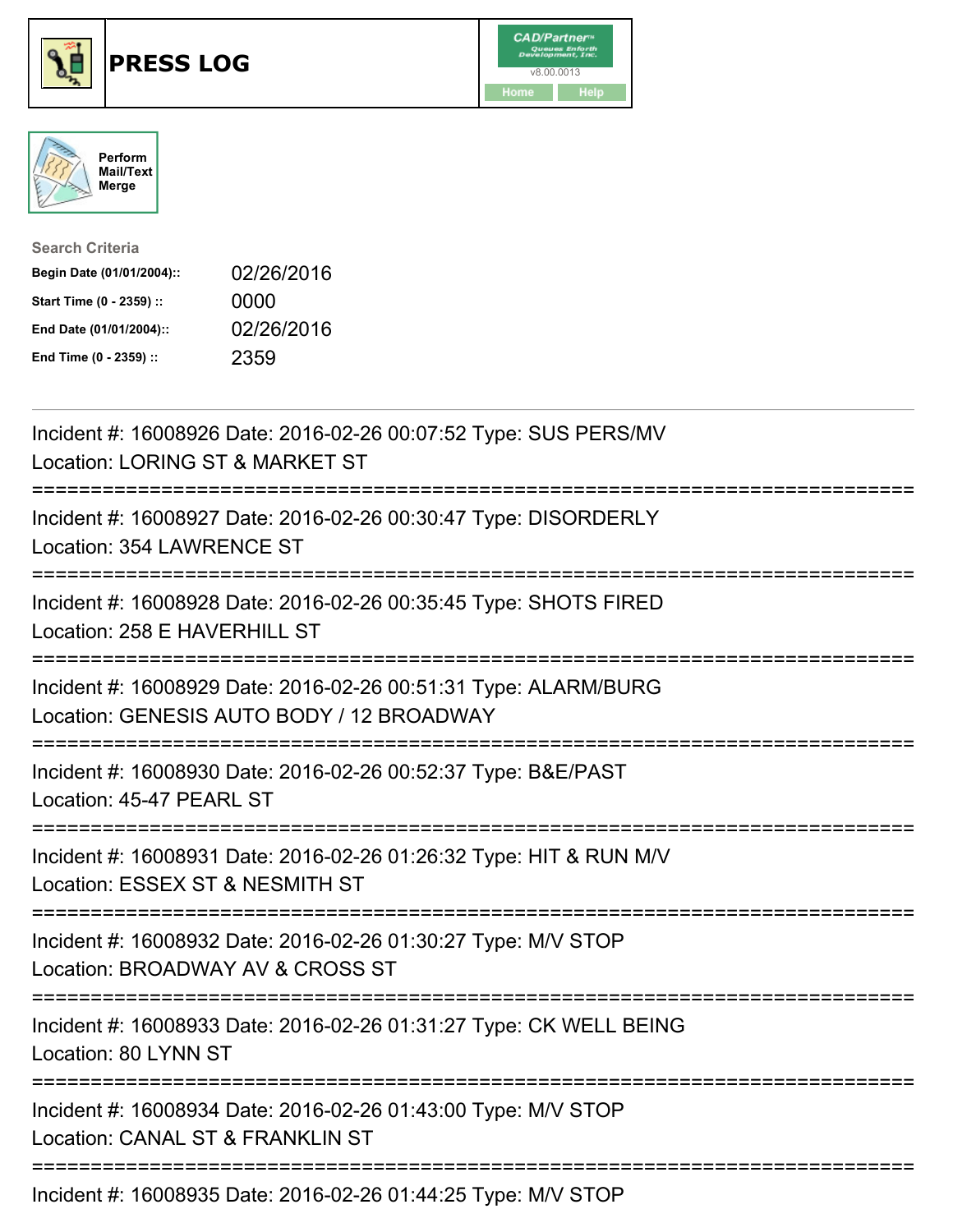Location: ESSEX ST & MARGIN ST =========================================================================== Incident #: 16008936 Date: 2016-02-26 02:01:49 Type: M/V STOP Location: DENNYS / 160 WINTHROP AV =========================================================================== Incident #: 16008937 Date: 2016-02-26 02:05:07 Type: M/V STOP Location: DORCHESTER ST & WINTHROP AV =========================================================================== Incident #: 16008938 Date: 2016-02-26 02:18:33 Type: M/V STOP Location: BROADWAY & CROSS ST =========================================================================== Incident #: 16008939 Date: 2016-02-26 02:20:03 Type: ASSSIT AMBULANC Location: 191 MAPLE ST #8J =========================================================================== Incident #: 16008940 Date: 2016-02-26 02:28:38 Type: ALARMS Location: 37 ESSEX ST =========================================================================== Incident #: 16008942 Date: 2016-02-26 02:34:01 Type: LOUD NOISE Location: 21 NEWBURY ST =========================================================================== Incident #: 16008941 Date: 2016-02-26 02:34:03 Type: ALARMS Location: ALCANTARA MARIA / 530 BROADWAY =========================================================================== Incident #: 16008943 Date: 2016-02-26 02:35:52 Type: M/V STOP Location: ESSEX ST & MILL ST =========================================================================== Incident #: 16008944 Date: 2016-02-26 03:13:41 Type: ALARMS Location: 136 WATER ST =========================================================================== Incident #: 16008945 Date: 2016-02-26 04:02:58 Type: ALARM/BURG Location: ARLINGTON SCHOOL / 150 ARLINGTON ST =========================================================================== Incident #: 16008946 Date: 2016-02-26 04:09:49 Type: A&B D/W/ PROG Location: 98 HIGH ST =========================================================================== Incident #: 16008947 Date: 2016-02-26 05:39:32 Type: AUTO ACC/NO PI Location: WINTHROP AV & PARKER ST =========================================================================== Incident #: 16008948 Date: 2016-02-26 05:43:02 Type: M/V STOP Location: ARLINGTON ST & BROADWAY ===========================================================================

Incident #: 16008949 Date: 2016-02-26 06:29:50 Type: WARRANT SERVE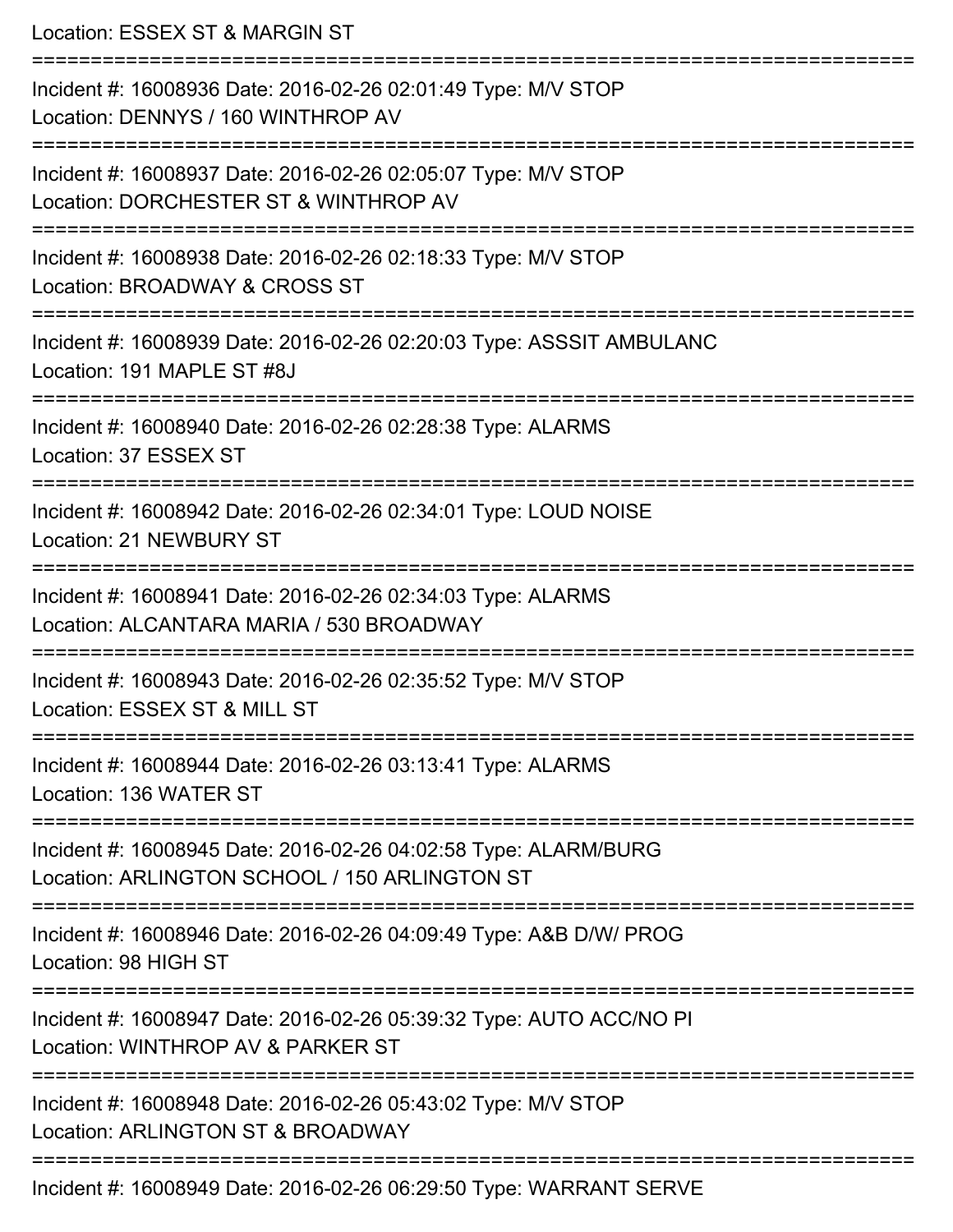| Incident #: 16008950 Date: 2016-02-26 06:34:13 Type: WARRANT SERVE<br>Location: 90 LOWELL ST           |
|--------------------------------------------------------------------------------------------------------|
| Incident #: 16008951 Date: 2016-02-26 06:50:16 Type: M/V STOP<br>Location: CANAL ST & UNION ST         |
| Incident #: 16008952 Date: 2016-02-26 07:26:30 Type: M/V STOP<br>Location: KENNETH ST & S BROADWAY     |
| Incident #: 16008953 Date: 2016-02-26 07:29:32 Type: M/V STOP<br>Location: NEWBURY ST & SUMMER ST      |
| Incident #: 16008954 Date: 2016-02-26 07:32:08 Type: M/V STOP<br>Location: ESSEX ST & MARGIN ST        |
| Incident #: 16008955 Date: 2016-02-26 07:36:37 Type: AUTO ACC/NO PI<br>Location: MARKET ST & OSGOOD ST |
| Incident #: 16008956 Date: 2016-02-26 07:39:55 Type: M/V STOP<br>Location: KINGSTON ST & S BROADWAY    |
| Incident #: 16008957 Date: 2016-02-26 07:40:27 Type: M/V STOP<br>Location: BROADWAY & ESSEX ST         |
| Incident #: 16008958 Date: 2016-02-26 07:57:57 Type: ALARMS<br>Location: 354 MERRIMACK ST              |
| Incident #: 16008959 Date: 2016-02-26 08:03:05 Type: M/V STOP<br>Location: ERVING AV & JACKSON ST      |
| Incident #: 16008960 Date: 2016-02-26 08:03:20 Type: AUTO ACC/UNK PI<br>Location: 273 S BROADWAY       |
| Incident #: 16008961 Date: 2016-02-26 08:15:37 Type: M/V STOP<br>Location: PARKER ST & SALEM ST        |
| Incident #: 16008962 Date: 2016-02-26 08:16:35 Type: STOL/MV/PAS<br>Location: 1 GROCERY WY             |
| Incident #: 16008963 Date: 2016-02-26 08:45:30 Type: M/V STOP                                          |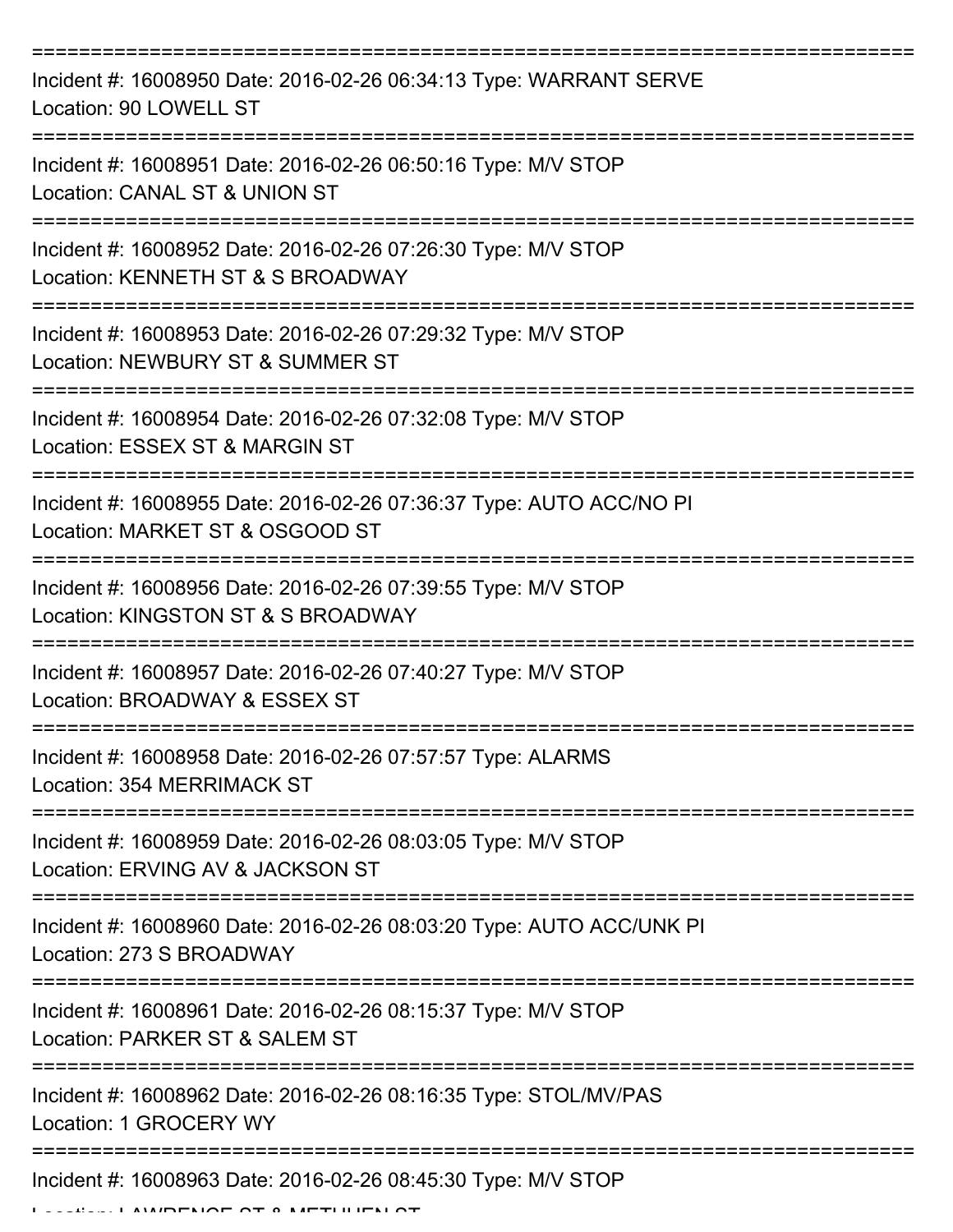| Incident #: 16008964 Date: 2016-02-26 08:47:19 Type: WIRE DOWN<br>Location: 22 WOODLAND ST                            |
|-----------------------------------------------------------------------------------------------------------------------|
| Incident #: 16008965 Date: 2016-02-26 08:53:58 Type: MEDIC SUPPORT<br>Location: 37 EUTAW ST FL 2                      |
| Incident #: 16008966 Date: 2016-02-26 09:24:30 Type: WARRANT SERVE<br>Location: 2 APPLETON ST                         |
| Incident #: 16008967 Date: 2016-02-26 09:35:07 Type: PARK & WALK<br>Location: BRADFORD ST & BROADWAY                  |
| Incident #: 16008968 Date: 2016-02-26 09:35:57 Type: M/V STOP<br>Location: 316 ESSEX ST                               |
| Incident #: 16008969 Date: 2016-02-26 10:03:50 Type: STOL/MV/PAS<br>Location: 270 E HAVERHILL ST #6                   |
| Incident #: 16008970 Date: 2016-02-26 10:14:59 Type: AUTO ACC/UNK PI<br><b>Location: MANCHESTER ST</b><br>=========== |
| Incident #: 16008971 Date: 2016-02-26 10:17:25 Type: GENERAL SERV<br>Location: 280 MERRIMACK ST FL 2                  |
| Incident #: 16008972 Date: 2016-02-26 10:29:42 Type: WARRANT SERVE<br>Location: 134 WILLOW ST                         |
| Incident #: 16008973 Date: 2016-02-26 10:44:47 Type: AUTO ACC/NO PI<br>Location: 86 COOLIDGE ST                       |
| Incident #: 16008974 Date: 2016-02-26 10:51:46 Type: GENERAL SERV<br>Location: MCDONALDS / 50 BROADWAY                |
| Incident #: 16008975 Date: 2016-02-26 11:00:20 Type: TOW OF M/V<br>Location: 1 WILLOUGHBY ST                          |
| Incident #: 16008977 Date: 2016-02-26 11:06:09 Type: IDENTITY THEFT<br>Location: 50 COMMON ST #6                      |
| Incident #: 16008976 Date: 2016-02-26 11:06:58 Type: TOW OF M/V                                                       |

Location: 1 WILLOUGHBY ST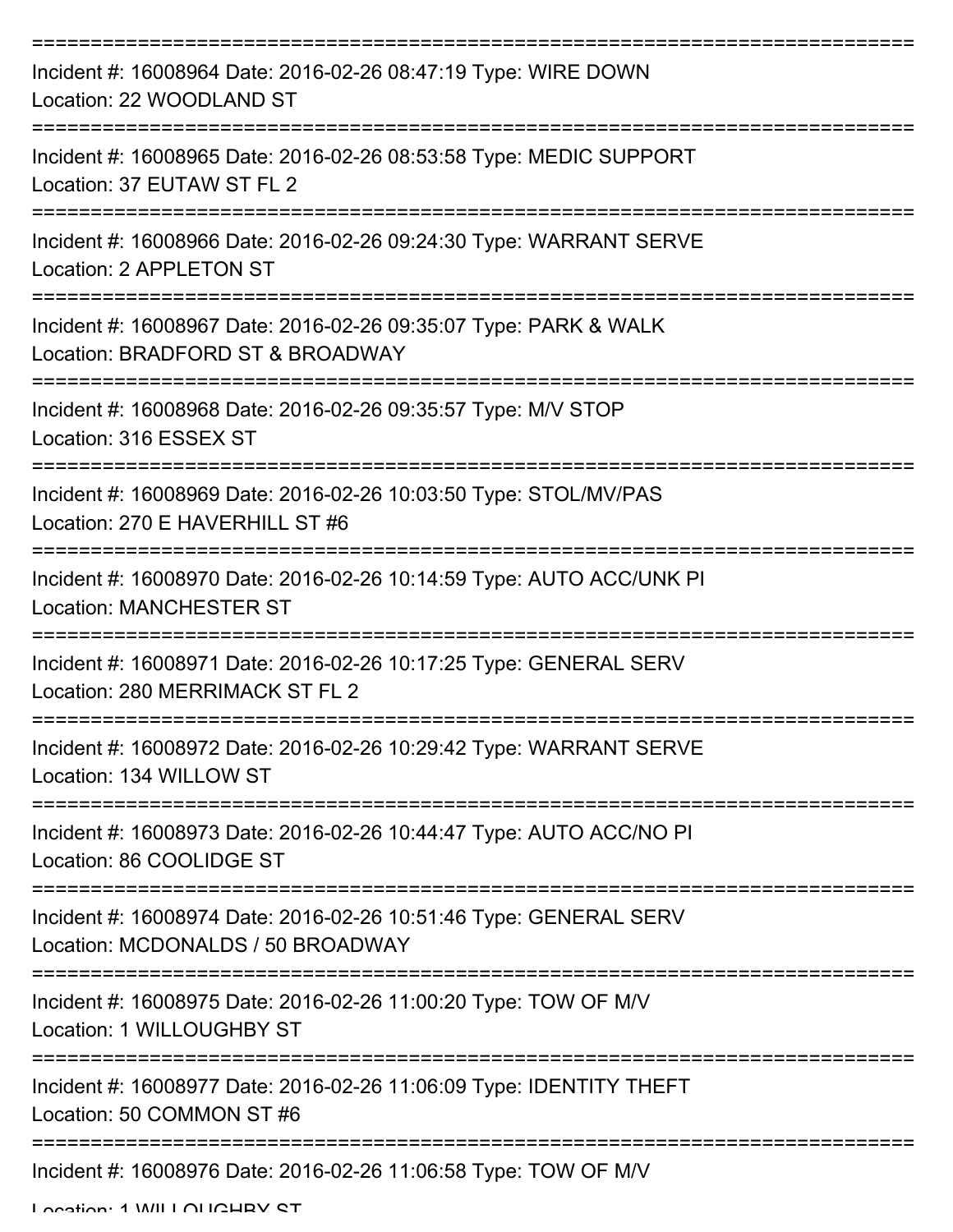| Incident #: 16008978 Date: 2016-02-26 11:09:12 Type: M/V STOP<br>Location: AMESBURY ST & CANAL ST                            |
|------------------------------------------------------------------------------------------------------------------------------|
| Incident #: 16008979 Date: 2016-02-26 11:09:56 Type: MV/BLOCKING<br>Location: 45 PHILLIPS ST                                 |
| Incident #: 16008980 Date: 2016-02-26 11:15:14 Type: WARRANT SERVE<br>Location: 77 S UNION ST<br>--------------------        |
| Incident #: 16008981 Date: 2016-02-26 11:15:39 Type: WARRANT SERVE<br>Location: 93 SPRINGFIELD ST                            |
| Incident #: 16008982 Date: 2016-02-26 11:20:51 Type: M/V STOP<br>Location: BRADFORD ST & FRANKLIN ST                         |
| Incident #: 16008983 Date: 2016-02-26 11:24:11 Type: AUTO ACC/NO PI<br>Location: SALVATORE REST / 360 MERRIMACK ST           |
| Incident #: 16008984 Date: 2016-02-26 11:27:31 Type: M/V STOP<br>Location: 1 PARKER ST                                       |
| Incident #: 16008985 Date: 2016-02-26 11:31:21 Type: INVEST CONT<br>Location: 280 MERRIMACK ST                               |
| Incident #: 16008986 Date: 2016-02-26 11:31:49 Type: ALARM/BURG<br>Location: JOHNSON RESD / 10 BYRON AV                      |
| Incident #: 16008987 Date: 2016-02-26 11:33:46 Type: M/V STOP<br>Location: ELM ST & HAMPSHIRE ST                             |
| Incident #: 16008988 Date: 2016-02-26 11:38:36 Type: GENERAL SERV<br>Location: 202 BROADWAY                                  |
| Incident #: 16008989 Date: 2016-02-26 11:43:45 Type: WARRANT SERVE<br>Location: BROADWAY & WATER ST                          |
| Incident #: 16008990 Date: 2016-02-26 11:47:33 Type: ANIMAL COMPL<br>Location: LAWRENCE DEVELOPMENT CHARTER / 10 RAILROAD ST |
| Incident #: 16008991 Date: 2016-02-26 11:50:36 Type: M/V STOP<br><b>Location: CENTRAL BRIDGE</b>                             |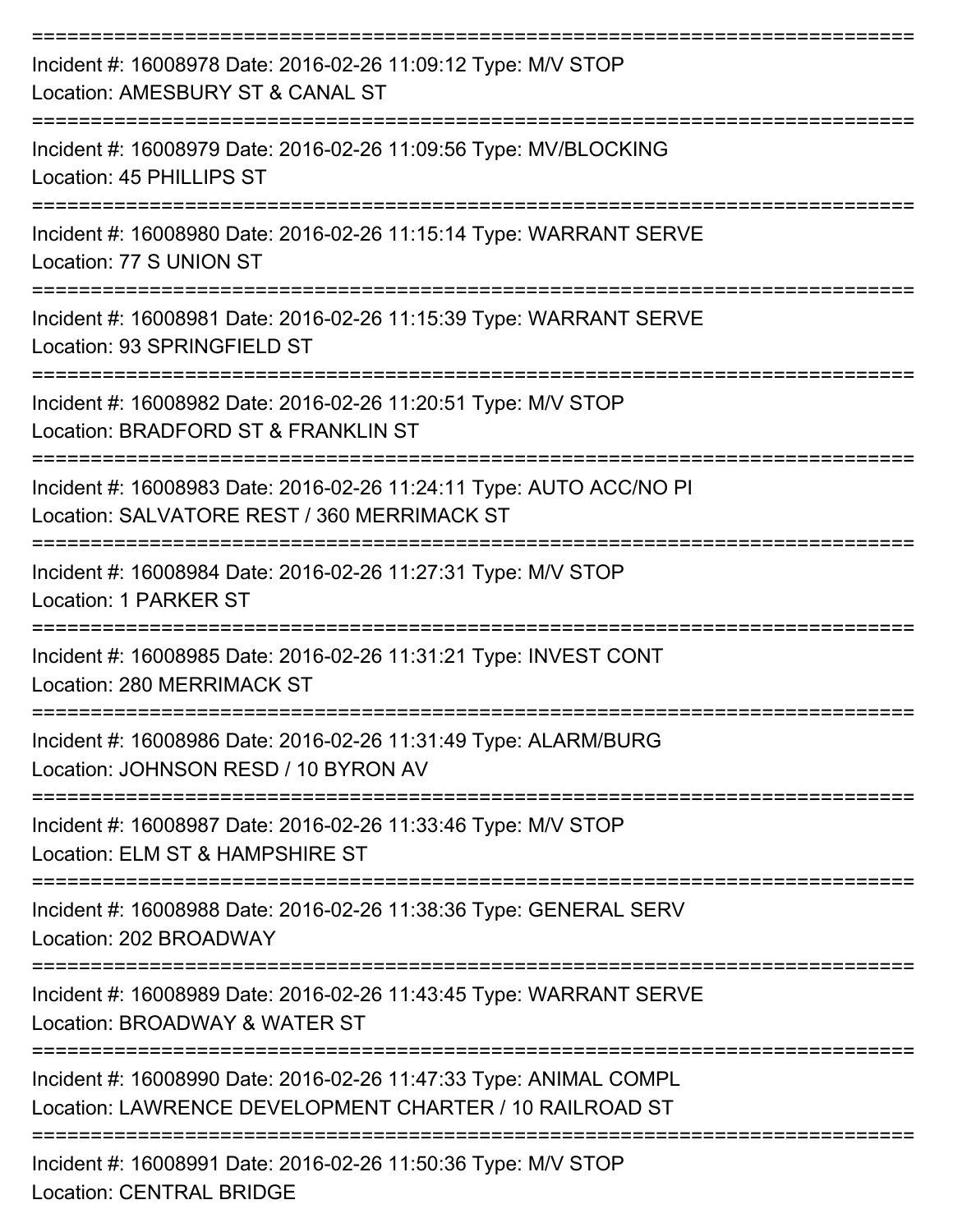| Incident #: 16008992 Date: 2016-02-26 11:52:13 Type: M/V STOP<br>Location: ADAMS ST & BEACON ST                                                                                    |
|------------------------------------------------------------------------------------------------------------------------------------------------------------------------------------|
| Incident #: 16008993 Date: 2016-02-26 11:52:49 Type: M/V STOP<br>Location: LORING ST & SALEM ST                                                                                    |
| Incident #: 16008994 Date: 2016-02-26 11:55:54 Type: UNWANTEDGUEST<br>Location: 58 OSGOOD ST FL 2NDFL<br>===================================<br>================================== |
| Incident #: 16008995 Date: 2016-02-26 12:04:39 Type: M/V STOP<br>Location: BURGER KING / 187 BROADWAY                                                                              |
| Incident #: 16008996 Date: 2016-02-26 12:11:01 Type: MEDIC SUPPORT<br>Location: 115 EXETER ST #RIGHT                                                                               |
| Incident #: 16008997 Date: 2016-02-26 12:21:48 Type: GENERAL SERV<br>Location: CANAL ST & UNION ST                                                                                 |
| Incident #: 16008998 Date: 2016-02-26 12:33:40 Type: GENERAL SERV<br>Location: LAWRENCE HIGH SCHOOL / 70 N PARISH RD                                                               |
| Incident #: 16008999 Date: 2016-02-26 12:35:46 Type: M/V STOP<br>Location: 234 HAMPSHIRE ST                                                                                        |
| Incident #: 16009000 Date: 2016-02-26 12:39:51 Type: M/V STOP<br>Location: AUBURN ST & HAMPSHIRE ST                                                                                |
| Incident #: 16009001 Date: 2016-02-26 12:43:50 Type: M/V STOP<br>Location: BROADWAY & GREEN ST                                                                                     |
| Incident #: 16009002 Date: 2016-02-26 12:47:05 Type: DISTURBANCE<br>Location: HAMPSHIRE ST & TREMONT ST                                                                            |
| -----------------------<br>Incident #: 16009003 Date: 2016-02-26 12:50:12 Type: AUTO ACC/NO PI<br>Location: S BROADWAY & SALEM ST                                                  |
| Incident #: 16009004 Date: 2016-02-26 12:56:28 Type: TOW OF M/V<br>Location: 188 HOWARD ST                                                                                         |
| Incident #: 16009005 Date: 2016-02-26 13:13:23 Type: M/V STOP<br>Location: GARDEN ST & UNION ST                                                                                    |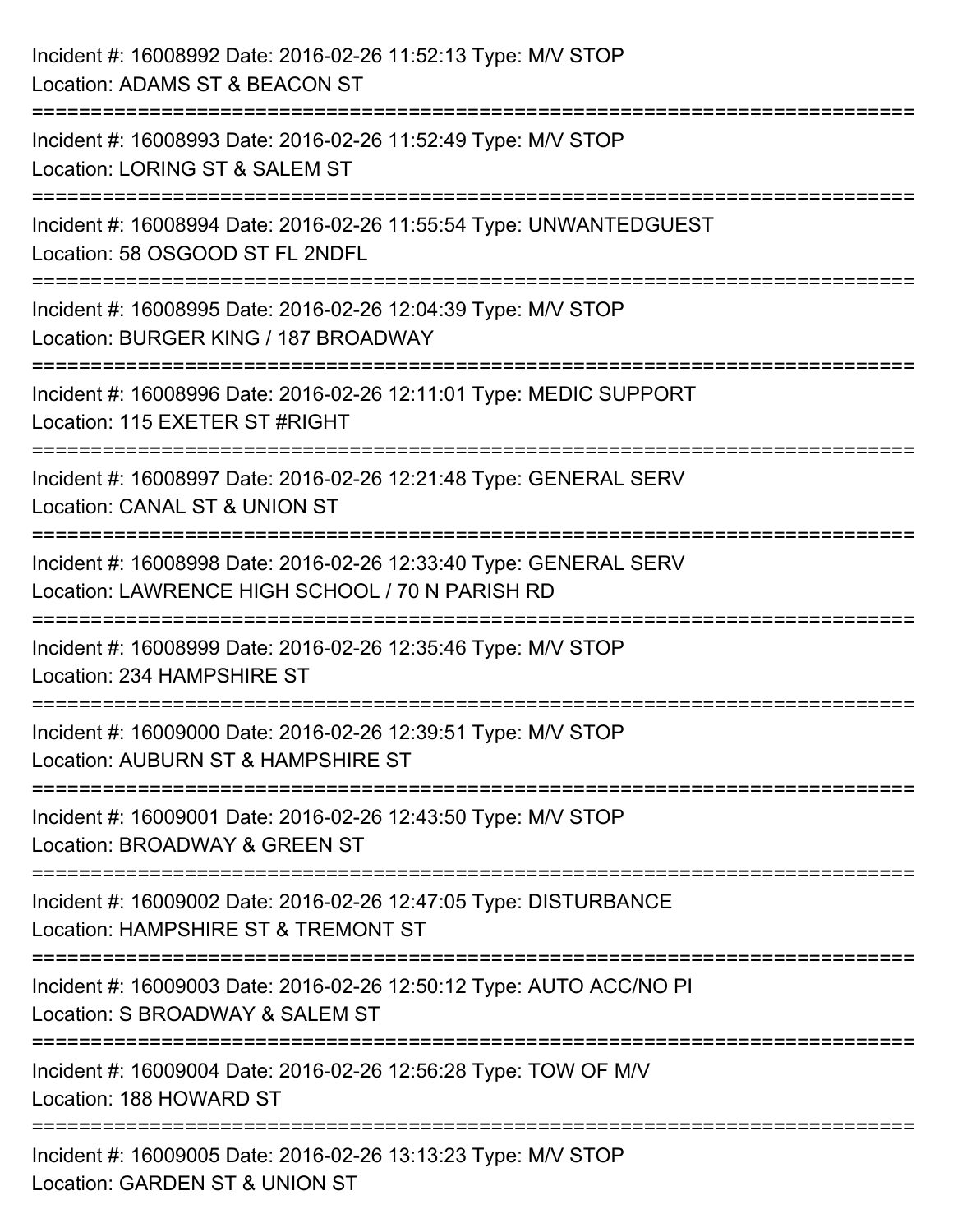| Incident #: 16009006 Date: 2016-02-26 13:20:28 Type: M/V STOP<br>Location: 50 ESSEX ST                                                |
|---------------------------------------------------------------------------------------------------------------------------------------|
| Incident #: 16009007 Date: 2016-02-26 13:23:45 Type: SUS PERS/MV<br>Location: 35 BRUCE ST                                             |
| Incident #: 16009008 Date: 2016-02-26 13:26:35 Type: M/V STOP<br>Location: 50 COMMON ST<br>=================================          |
| Incident #: 16009009 Date: 2016-02-26 13:34:13 Type: GENERAL SERV<br>Location: 12 METHUEN ST                                          |
| Incident #: 16009010 Date: 2016-02-26 13:46:33 Type: DISTURBANCE<br>Location: 71 SUMMER ST                                            |
| Incident #: 16009011 Date: 2016-02-26 13:49:06 Type: M/V STOP<br>Location: COMMON ST & HAMPSHIRE ST<br>============================== |
| Incident #: 16009012 Date: 2016-02-26 13:49:26 Type: AUTO ACC/PI<br>Location: MANCHESTER ST & WEST ST                                 |
| Incident #: 16009013 Date: 2016-02-26 14:06:16 Type: A&B PAST<br>Location: 365 BROADWAY                                               |
| Incident #: 16009014 Date: 2016-02-26 14:08:50 Type: UNKNOWN PROB<br>Location: 186 PARK ST                                            |
| Incident #: 16009015 Date: 2016-02-26 14:16:49 Type: GENERAL SERV<br>Location: BAILEY ST & PARKER ST                                  |
| Incident #: 16009016 Date: 2016-02-26 14:19:21 Type: SUS PERS/MV<br>Location: 35 BRUCE ST FL 3RD                                      |
| Incident #: 16009017 Date: 2016-02-26 14:25:02 Type: M/V STOP<br>Location: LEBANON ST & WHITE ST                                      |
| Incident #: 16009018 Date: 2016-02-26 14:28:40 Type: TOW OF M/V<br>Location: ERVING AV & WALNUT ST                                    |
| Incident #: 16009019 Date: 2016-02-26 14:34:37 Type: SEIZED PROP<br>Location: CENTRE ST & CHELMSFORD ST                               |

===========================================================================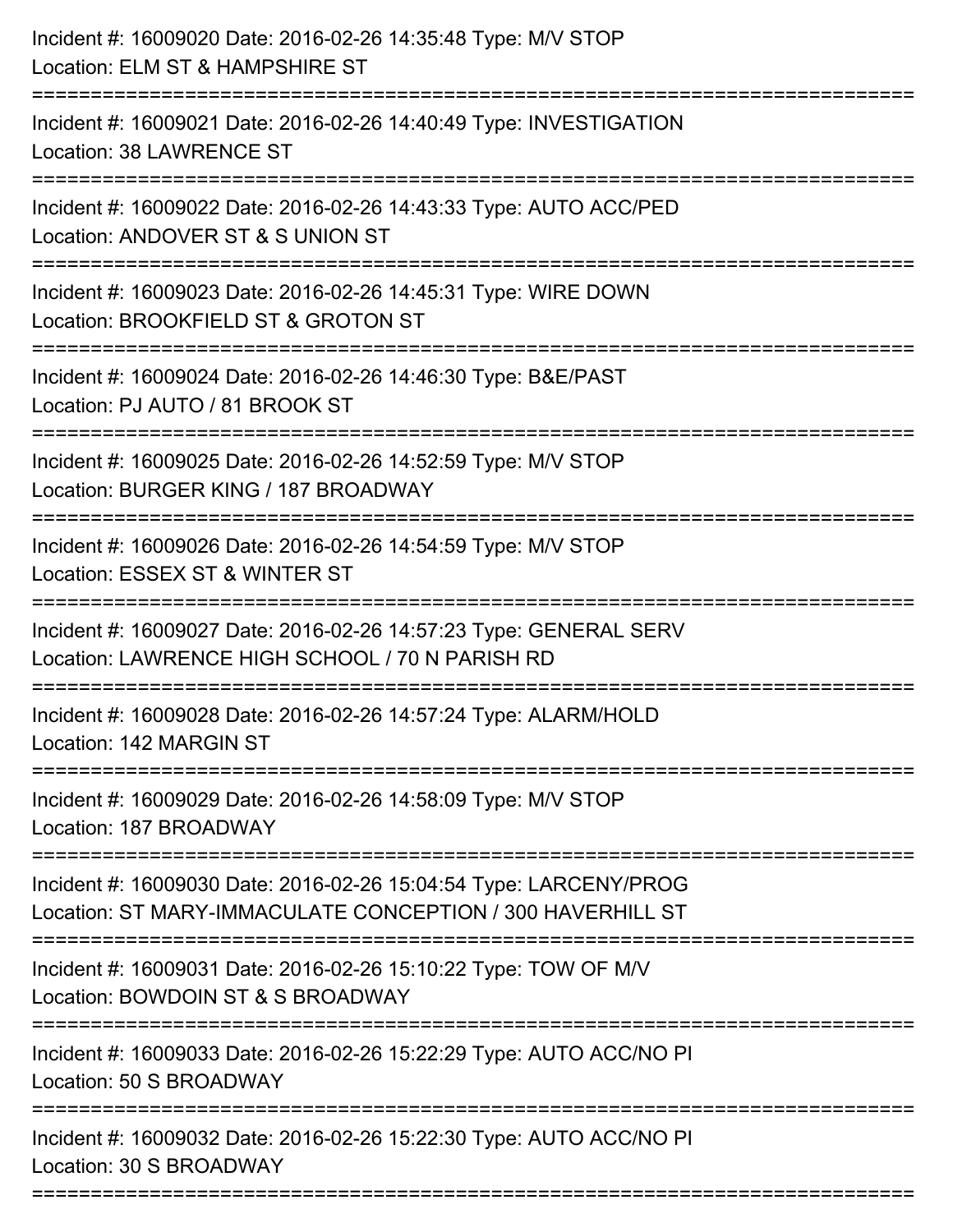| Location: SOUTH LAWRENCE EAST SCHOOL / 165 CRAWFORD ST                                                                                                         |
|----------------------------------------------------------------------------------------------------------------------------------------------------------------|
| Incident #: 16009035 Date: 2016-02-26 15:35:06 Type: COURT DOC SERVE<br>Location: 279 PROSPECT ST<br>:=====================                                    |
| Incident #: 16009036 Date: 2016-02-26 15:41:59 Type: AUTO ACC/PED<br>Location: 25 HANCOCK ST                                                                   |
| Incident #: 16009037 Date: 2016-02-26 15:42:11 Type: AUTO ACC/PED<br><b>Location: 21 HANCOCK ST</b>                                                            |
| Incident #: 16009038 Date: 2016-02-26 15:53:40 Type: COURT DOC SERVE<br>Location: 190 OSGOOD ST                                                                |
| Incident #: 16009039 Date: 2016-02-26 15:55:51 Type: M/V STOP<br>Location: S UNION ST & SALEM ST<br>================================<br>====================== |
| Incident #: 16009040 Date: 2016-02-26 16:00:14 Type: M/V STOP<br>Location: BOXFORD ST & PHILLIPS ST                                                            |
| Incident #: 16009041 Date: 2016-02-26 16:04:29 Type: LARCENY/PAST<br>Location: 36 BORDER ST<br>---------------------                                           |
| Incident #: 16009042 Date: 2016-02-26 16:12:36 Type: M/V STOP<br>Location: 149 LAWRENCE ST                                                                     |
| Incident #: 16009043 Date: 2016-02-26 16:15:10 Type: RECOV/STOL/MV<br>Location: 8 ALBION ST                                                                    |
| Incident #: 16009044 Date: 2016-02-26 16:22:55 Type: M/V STOP<br>Location: COMMON ST & JACKSON ST                                                              |
| Incident #: 16009045 Date: 2016-02-26 16:27:10 Type: M/V STOP<br>Location: HAMPSHIRE ST & HAVERHILL ST                                                         |
| Incident #: 16009046 Date: 2016-02-26 16:53:31 Type: ALARM/BURG<br>Location: BRANCO THE FLORIST / 89 ESSEX ST                                                  |
| Incident #: 16009047 Date: 2016-02-26 16:59:38 Type: LIC PLATE STO<br>Location: 218 ABBOTT ST                                                                  |
|                                                                                                                                                                |

Incident #: 16009048 Date: 2016 02 26 17:14:14 Type: 2016 02 26 17:14:14:14:14:14:14:14:14:14:14:14:<br>.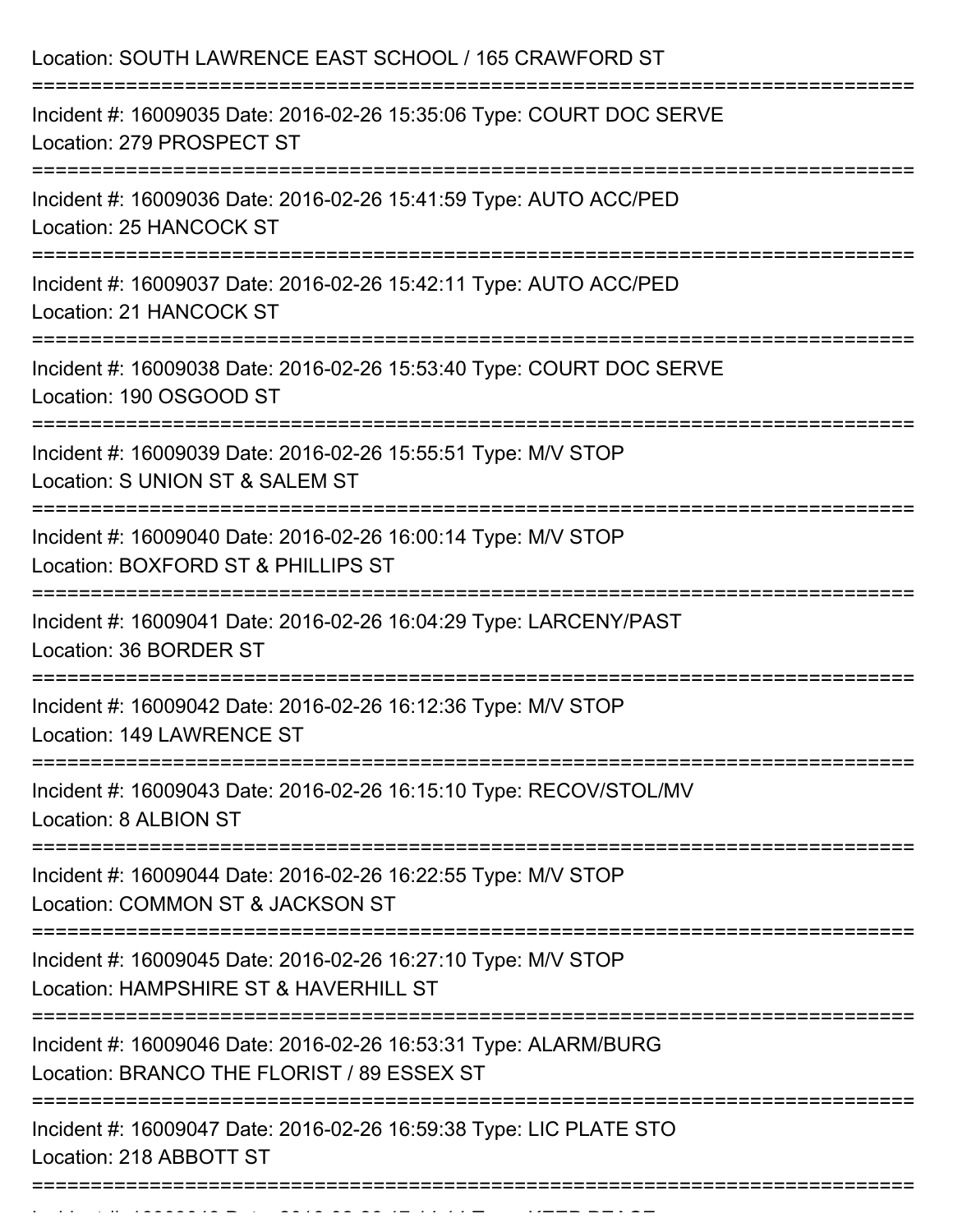Location: 348 HAVERHILL ST #8 FL 2

| Incident #: 16009049 Date: 2016-02-26 17:31:31 Type: M/V STOP<br>Location: ELM ST & NEWBURY ST                       |
|----------------------------------------------------------------------------------------------------------------------|
| Incident #: 16009050 Date: 2016-02-26 17:33:45 Type: INVESTIGATION<br>Location: 577 HAVERHILL ST                     |
| Incident #: 16009051 Date: 2016-02-26 17:35:59 Type: M/V STOP<br>Location: 505 BROADWAY                              |
| Incident #: 16009052 Date: 2016-02-26 17:38:49 Type: SHOPLIFTING<br>Location: MARSHALL'S / 73D WINTHROP AV           |
| Incident #: 16009053 Date: 2016-02-26 17:46:10 Type: DISTURBANCE<br>Location: 166 SPRUCE ST #2                       |
| Incident #: 16009054 Date: 2016-02-26 17:54:29 Type: GENERAL SERV<br>Location: 14 EXETER ST #267 FL 1                |
| Incident #: 16009055 Date: 2016-02-26 18:00:31 Type: COURT DOC SERVE<br>Location: 190 OSGOOD ST                      |
| Incident #: 16009056 Date: 2016-02-26 18:08:15 Type: M/V STOP<br>Location: BOXFORD ST & S UNION ST                   |
| Incident #: 16009057 Date: 2016-02-26 18:22:37 Type: ALARMS<br>Location: 130 SHEPARD ST                              |
| Incident #: 16009058 Date: 2016-02-26 18:23:23 Type: MV/BLOCKING<br>Location: UNION LAUNDRY LAUNDRY / 193 S UNION ST |
| Incident #: 16009059 Date: 2016-02-26 18:31:18 Type: M/V STOP<br>Location: FALMOUTH ST & S UNION ST                  |
| Incident #: 16009060 Date: 2016-02-26 18:39:07 Type: M/V STOP<br>Location: BOXFORD ST & S UNION ST                   |
| Incident #: 16009061 Date: 2016-02-26 19:04:32 Type: SHOPLIFTING<br>Location: DEMOULAS MARKET / 700 ESSEX ST         |
|                                                                                                                      |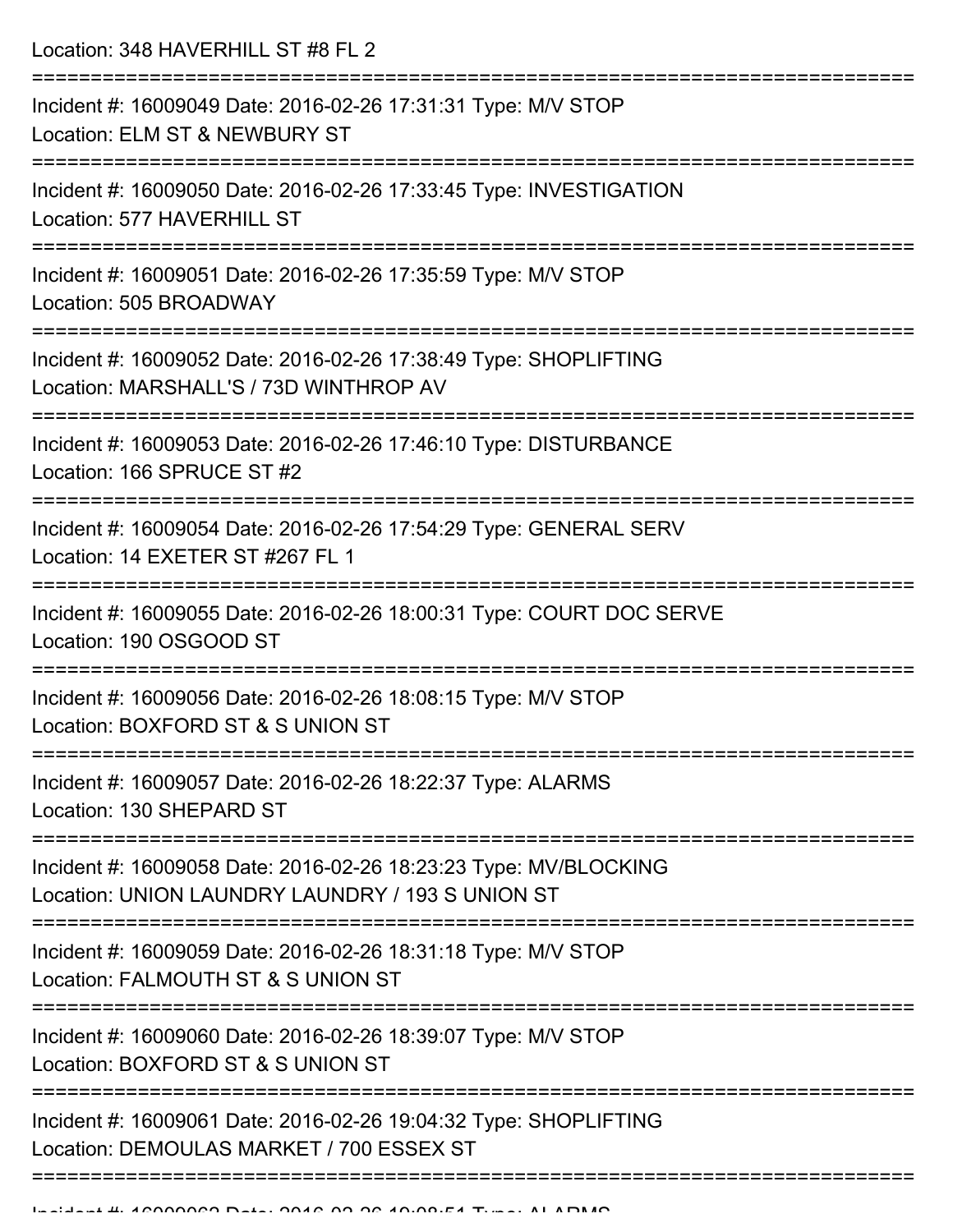Location: 28 SARGENT ST

| Incident #: 16009063 Date: 2016-02-26 19:10:59 Type: BUILDING CHK<br>Location: 130 SHEPARD ST                       |
|---------------------------------------------------------------------------------------------------------------------|
| Incident #: 16009064 Date: 2016-02-26 19:21:23 Type: M/V STOP<br>Location: BRADFORD ST & HAMPSHIRE ST               |
| Incident #: 16009065 Date: 2016-02-26 19:23:15 Type: M/V STOP<br>Location: BROADWAY & WATER ST                      |
| Incident #: 16009066 Date: 2016-02-26 19:28:39 Type: INVESTIGATION<br>Location: 231 FERRY ST                        |
| Incident #: 16009067 Date: 2016-02-26 19:43:23 Type: DISTURBANCE<br>Location: 25 SPRINGFIELD ST #3                  |
| Incident #: 16009068 Date: 2016-02-26 19:49:55 Type: ALARM/BURG<br>Location: CUBE SMART / 51 S CANAL ST             |
| Incident #: 16009069 Date: 2016-02-26 20:07:56 Type: M/V STOP<br>Location: 417 CANAL ST                             |
| Incident #: 16009070 Date: 2016-02-26 20:10:46 Type: M/V STOP<br>Location: S BROADWAY & SHATTUCK ST                 |
| Incident #: 16009071 Date: 2016-02-26 20:15:23 Type: ALARMS<br><b>Location: 88 AUBURN ST</b>                        |
| Incident #: 16009072 Date: 2016-02-26 20:21:20 Type: AUTO ACC/NO PI<br>Location: OLD HIGH SCHOOL / 233 HAVERHILL ST |
| Incident #: 16009073 Date: 2016-02-26 20:30:39 Type: NOISE ORD<br>Location: 115 JACKSON ST FL 3                     |
| Incident #: 16009074 Date: 2016-02-26 20:31:40 Type: GUN CALL<br>Location: 312 WATER ST #27                         |
| Incident #: 16009075 Date: 2016-02-26 21:06:22 Type: SUS PERS/MV<br>Location: CITY MART / 576 HAVERHILL ST          |
| $Jnoidont + 16000076 Doto: 2016.02.26.2115:20 Tuno: CHC DEDRINI$                                                    |

Incident #: 16009076 Date: 2016-02-26 21:15:20 Type: SUS PERS/MV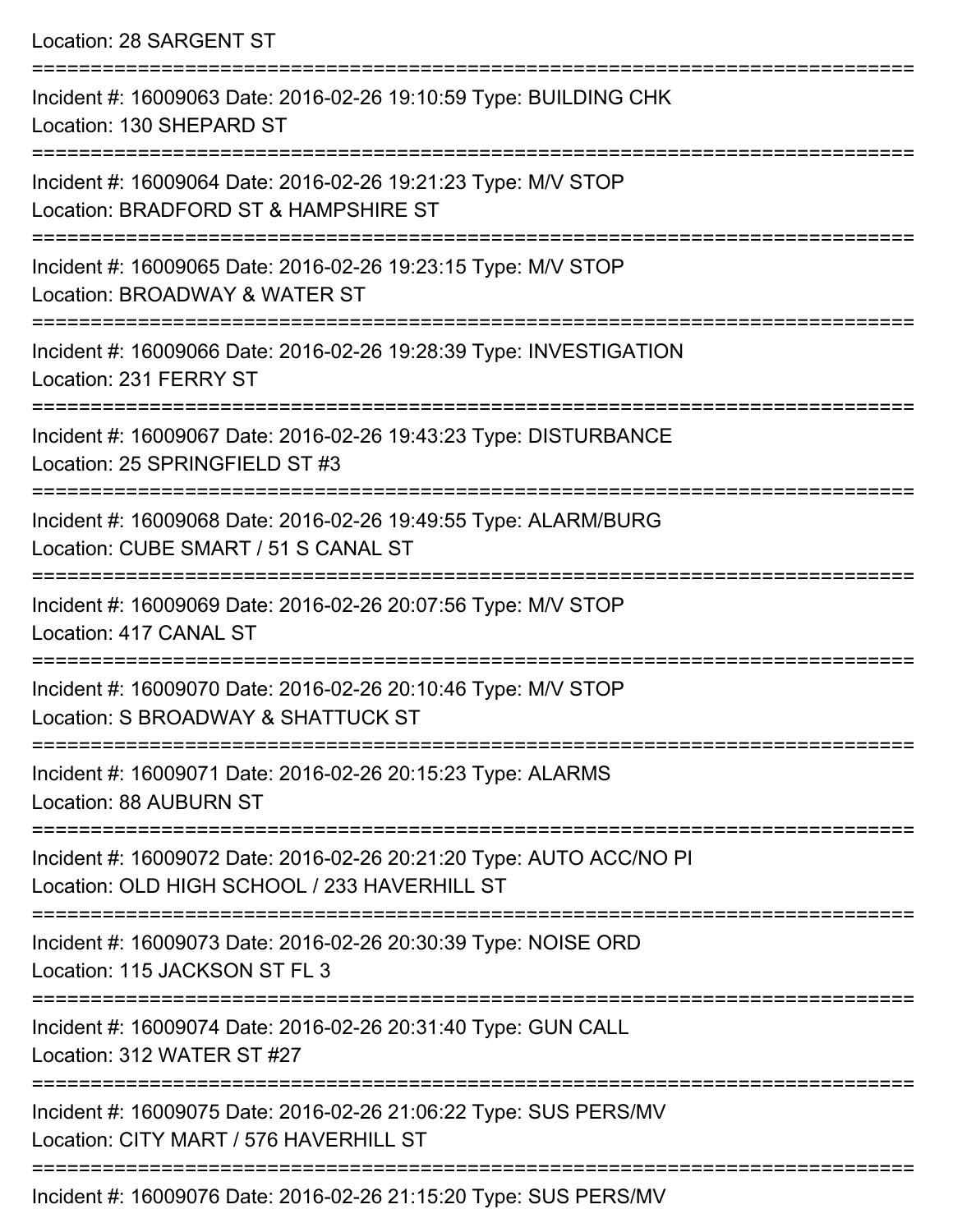| Incident #: 16009077 Date: 2016-02-26 21:18:00 Type: COURT DOC SERVE<br>Location: 142 E HAVERHILL ST   |
|--------------------------------------------------------------------------------------------------------|
| Incident #: 16009078 Date: 2016-02-26 21:39:09 Type: M/V STOP<br>Location: BROADWAY & COMMON ST        |
| Incident #: 16009079 Date: 2016-02-26 21:52:24 Type: M/V STOP<br><b>Location: CENTRAL BRIDGE</b>       |
| Incident #: 16009080 Date: 2016-02-26 22:03:05 Type: MISSING PERS<br>Location: 63 AMES ST              |
| Incident #: 16009081 Date: 2016-02-26 22:04:52 Type: DISTURBANCE<br>Location: 163 SALEM ST             |
| Incident #: 16009082 Date: 2016-02-26 22:08:04 Type: M/V STOP<br>Location: NEWTON ST & ROWE ST         |
| Incident #: 16009083 Date: 2016-02-26 22:52:16 Type: M/V STOP<br>Location: 50 BROADWAY                 |
| Incident #: 16009084 Date: 2016-02-26 23:12:17 Type: M/V STOP<br>Location: BROADWAY & ESSEX ST         |
| Incident #: 16009085 Date: 2016-02-26 23:13:39 Type: M/V STOP<br>Location: 11 LAWRENCE ST              |
| Incident #: 16009086 Date: 2016-02-26 23:15:45 Type: STOL/MV/PAS<br>Location: 291 JACKSON ST           |
| Incident #: 16009087 Date: 2016-02-26 23:19:18 Type: SUS PERS/MV<br>Location: 135 BROADWAY             |
| Incident #: 16009088 Date: 2016-02-26 23:27:54 Type: NOISE ORD<br>Location: 12 SALEM ST FL 2           |
| Incident #: 16009089 Date: 2016-02-26 23:30:17 Type: MEDIC SUPPORT<br>Location: MARKET ST & S UNION ST |
| Incident #: 16009090 Date: 2016-02-26 23:31:26 Type: ALARM/BURG                                        |